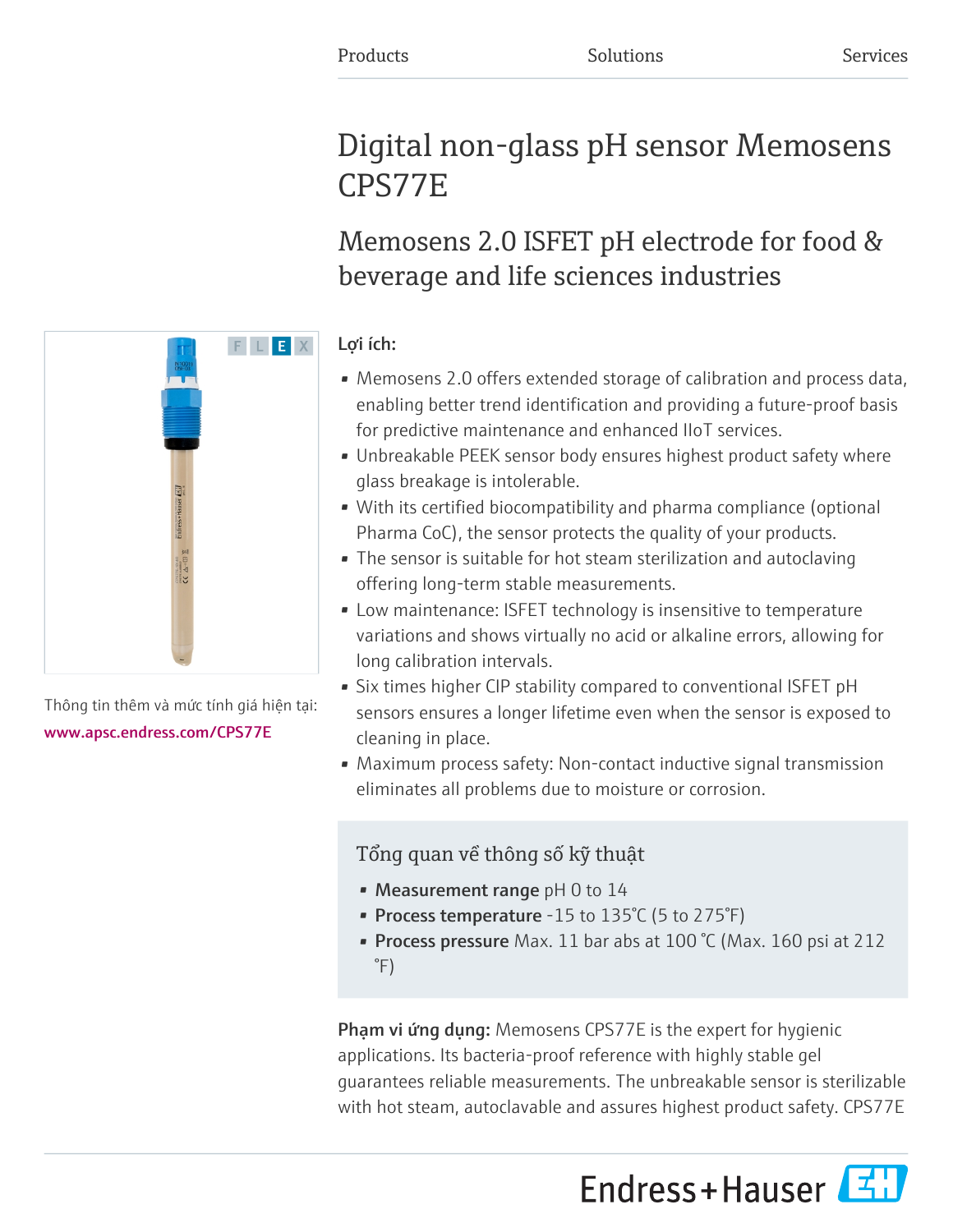features Memosens 2.0 digital technology, offering extended storage of calibration and process data for predictive maintenance. The sensor resists moisture and enables lab calibration, enhancing process integrity and increasing process uptime.

# Tín năng và thông số kỹ thuật

# pH Measuring principle

ISFET

#### Application

Hygienic and sterile applications (sterilizable, autoclavable):

- Bioreactor/fermenter
- Biotechnology
- Pharmaceutical
- Food

# Characteristic

Digital, sterilizable and autoclavable pH electrode for hygienic production processes with bacteria tight ceramic junction

#### Reference

Stabilized gel reference system

#### Measurement range

pH 0 to 14

#### Measuring principle

Measuring principle

#### Design

Design